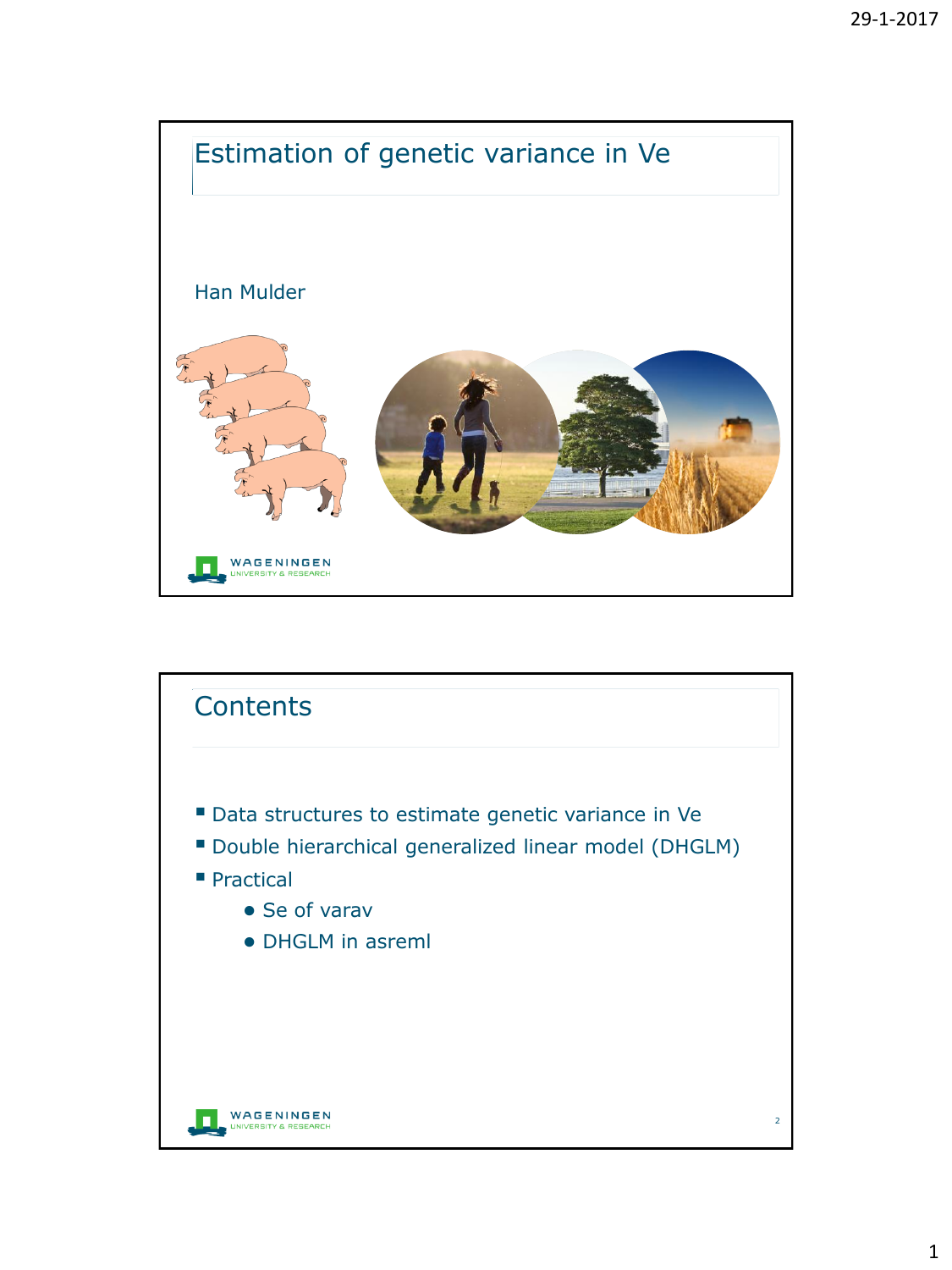

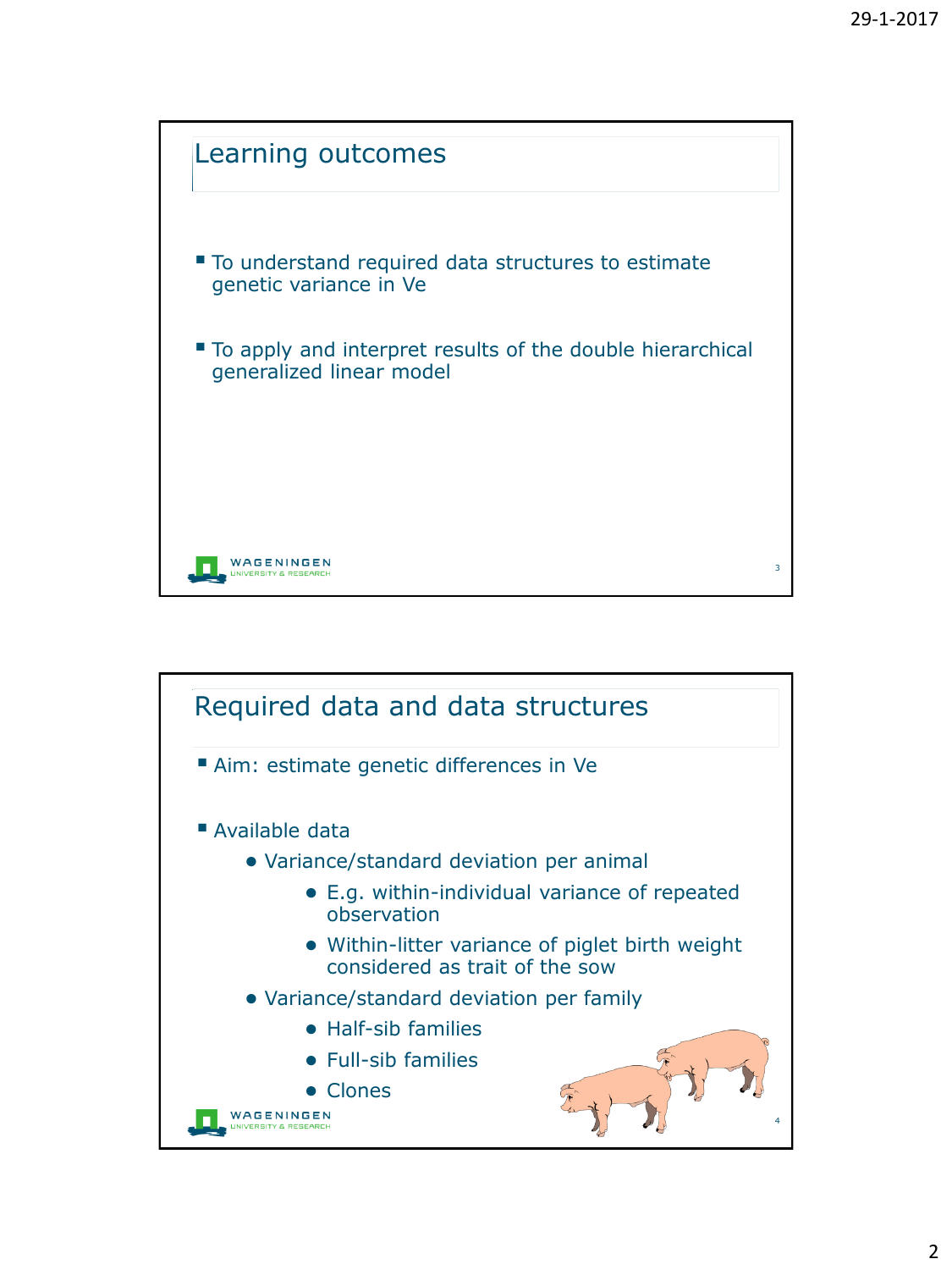

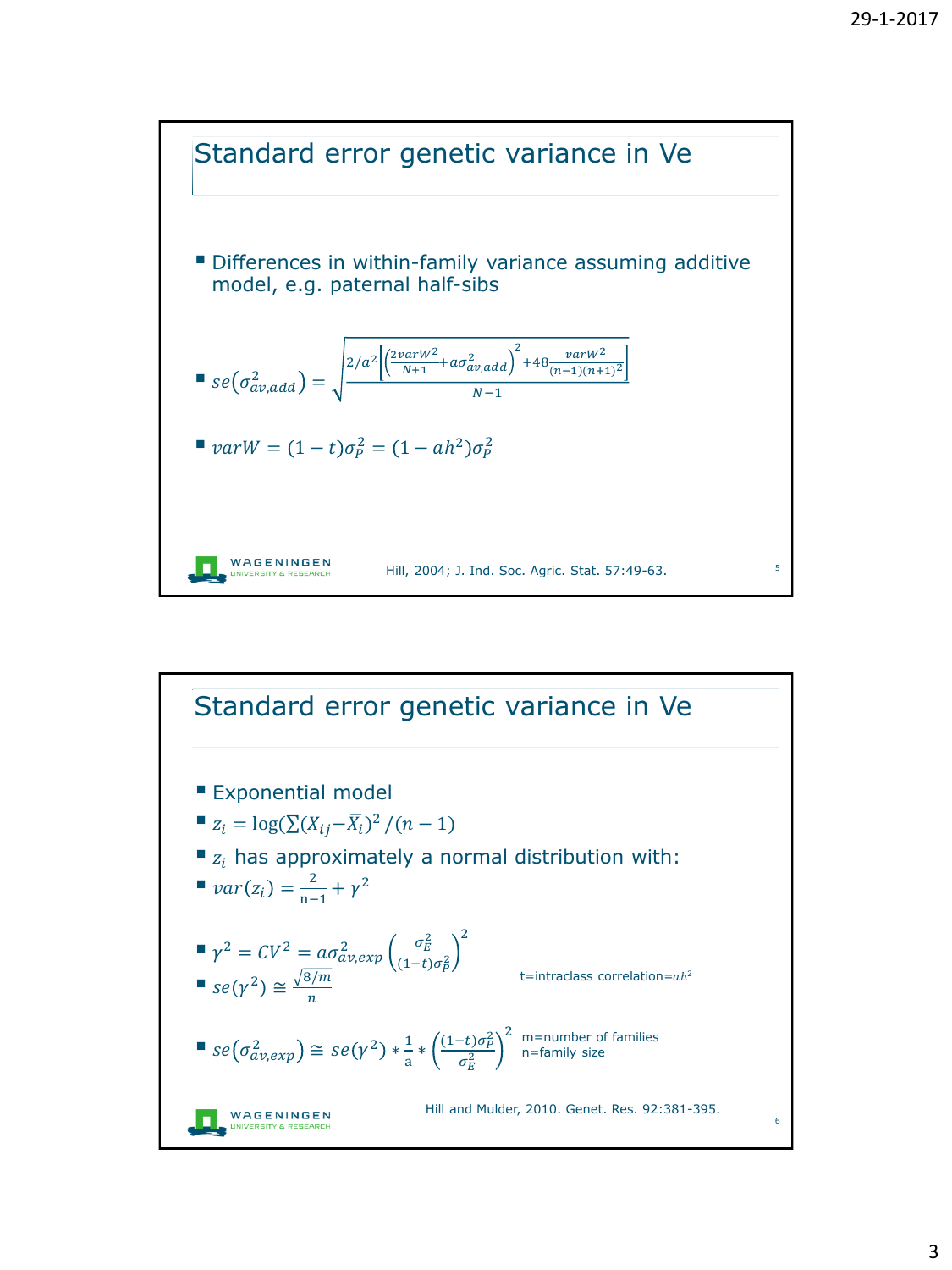

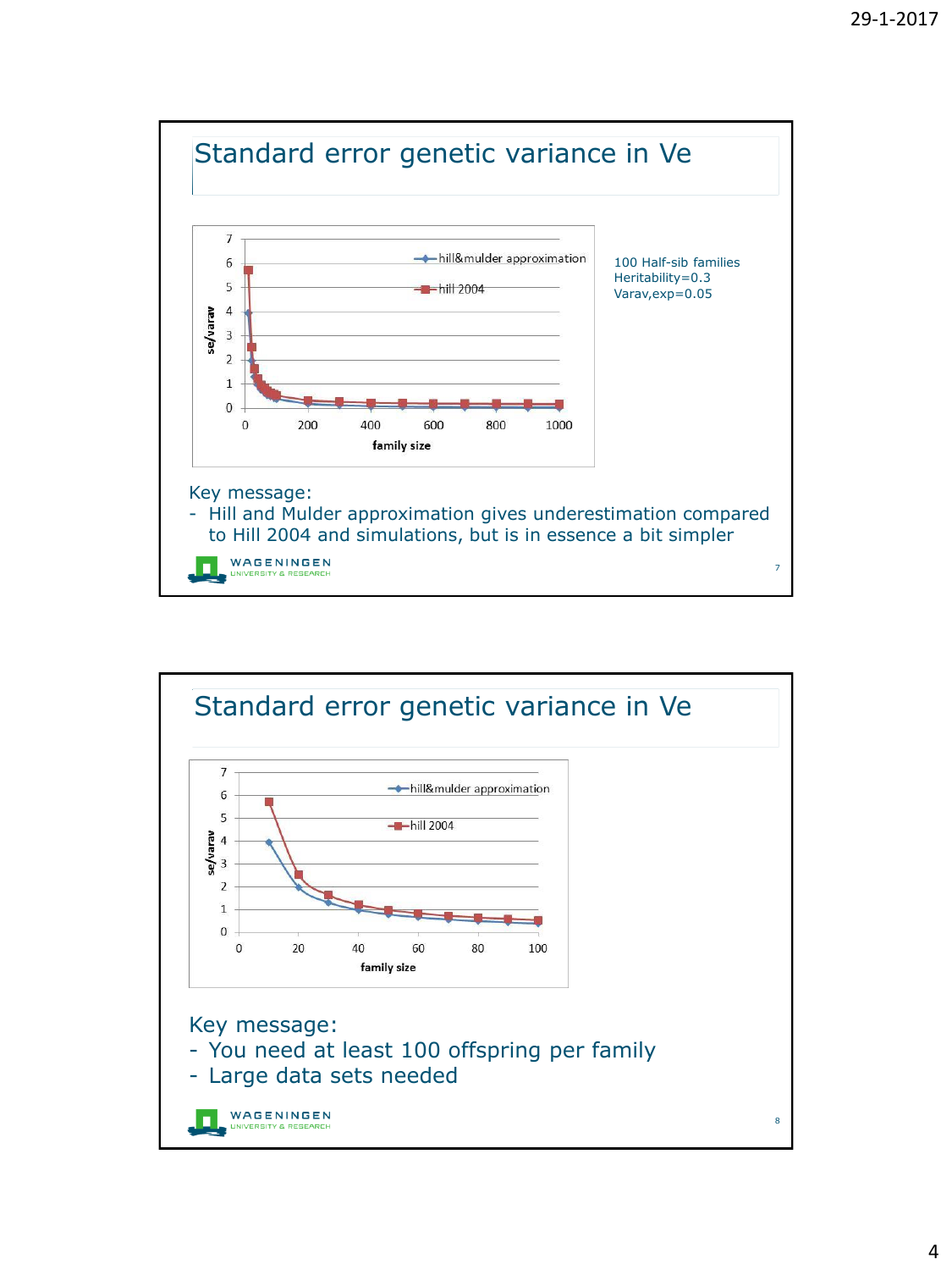

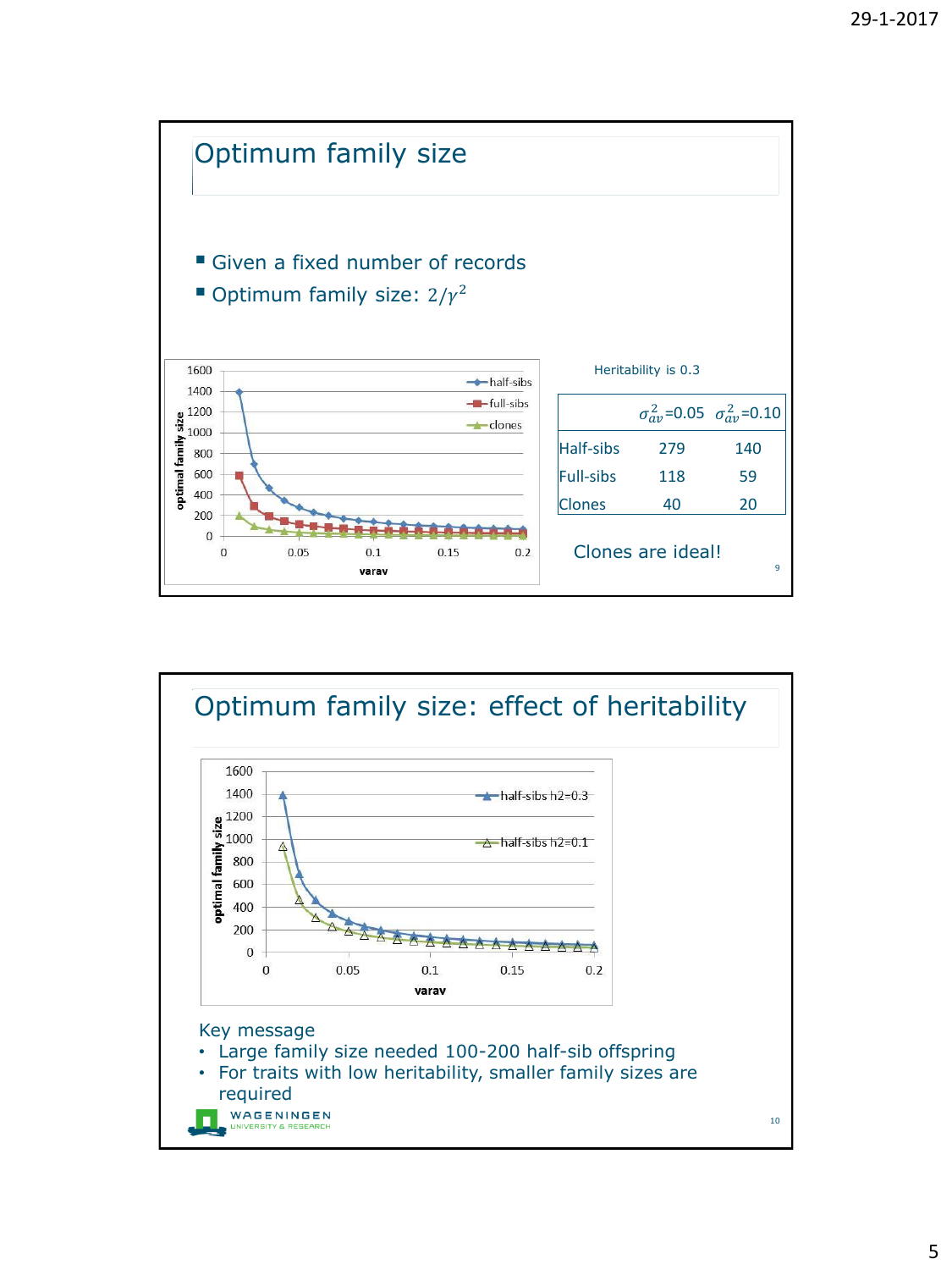

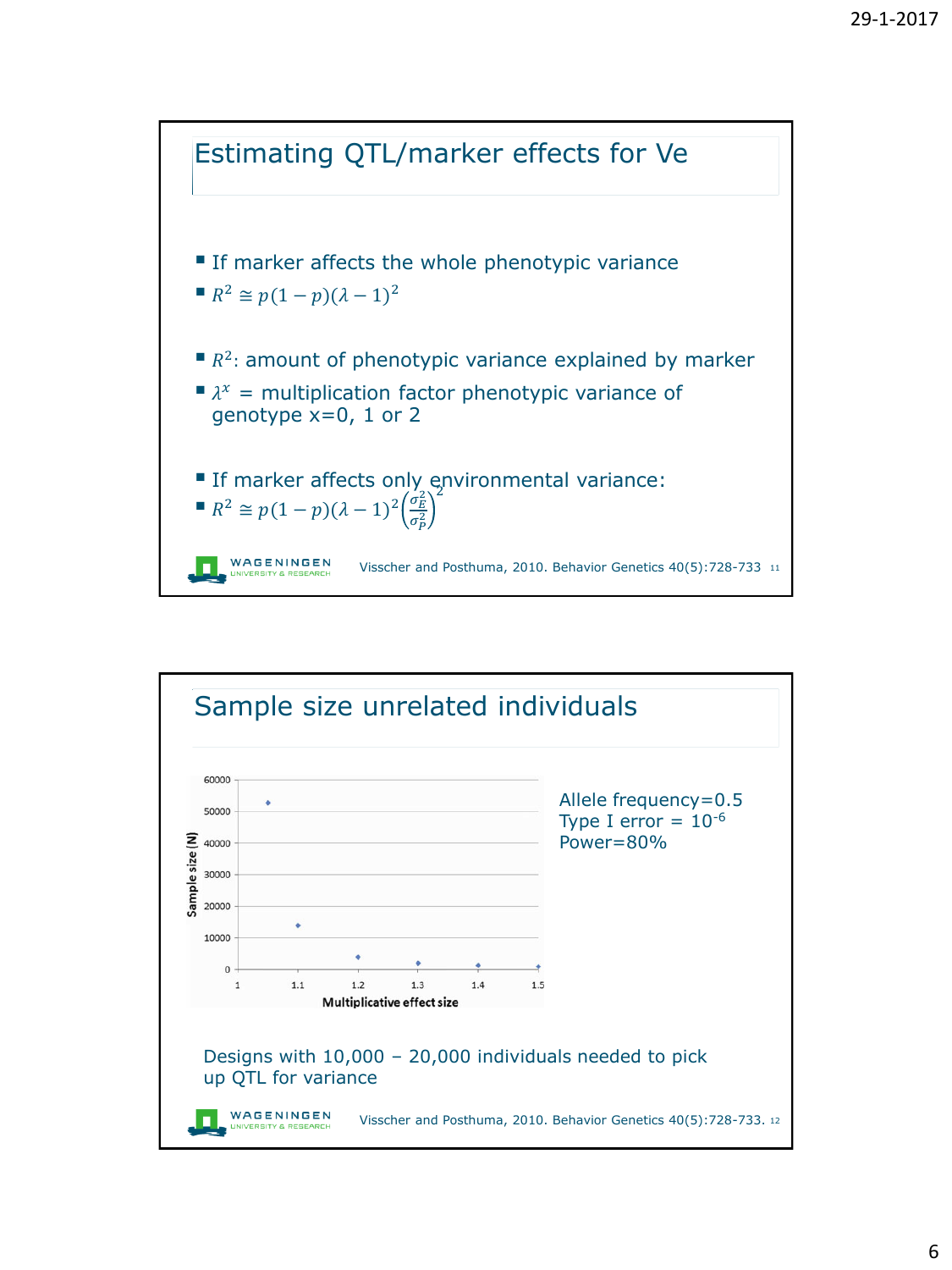

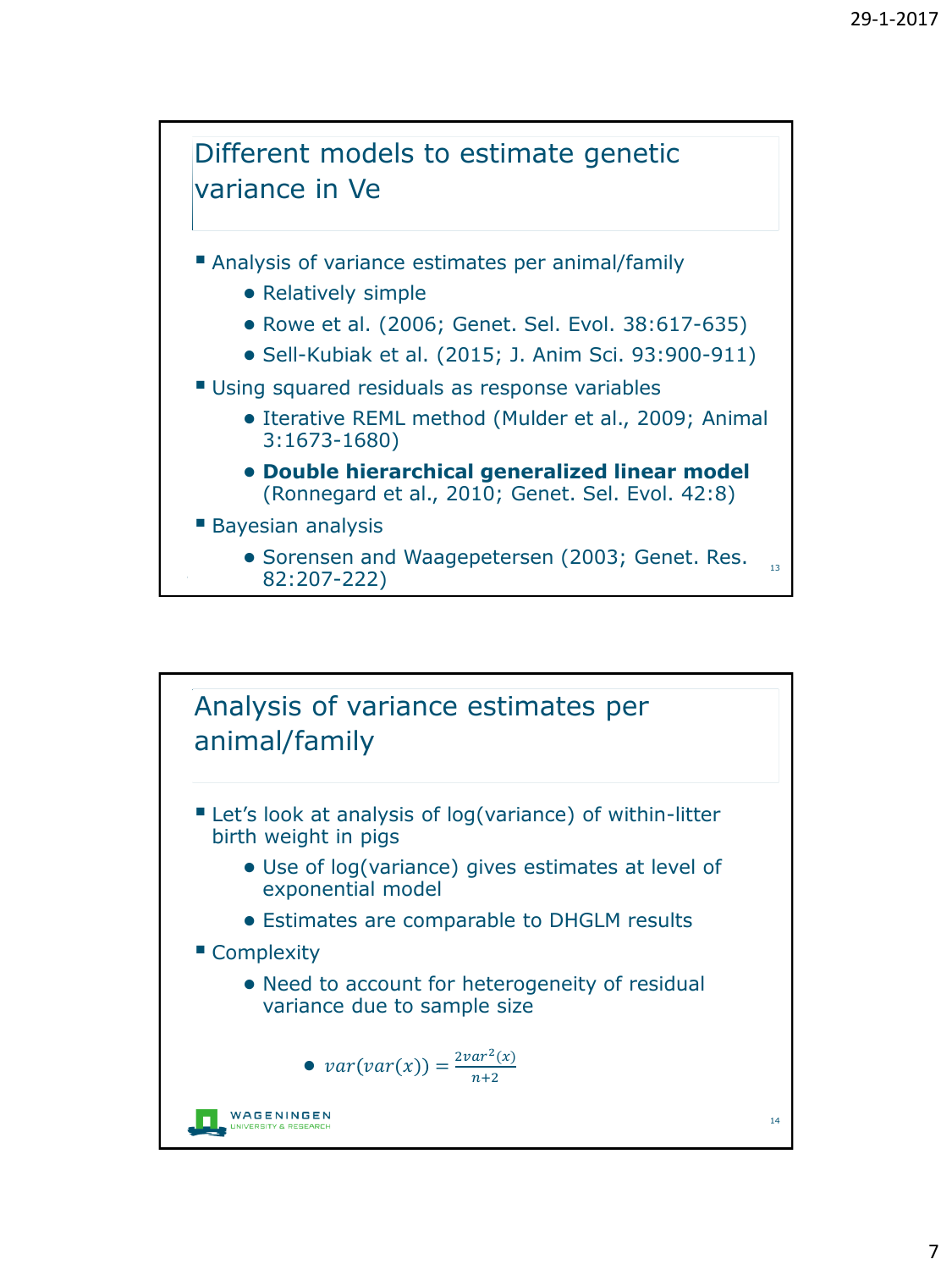

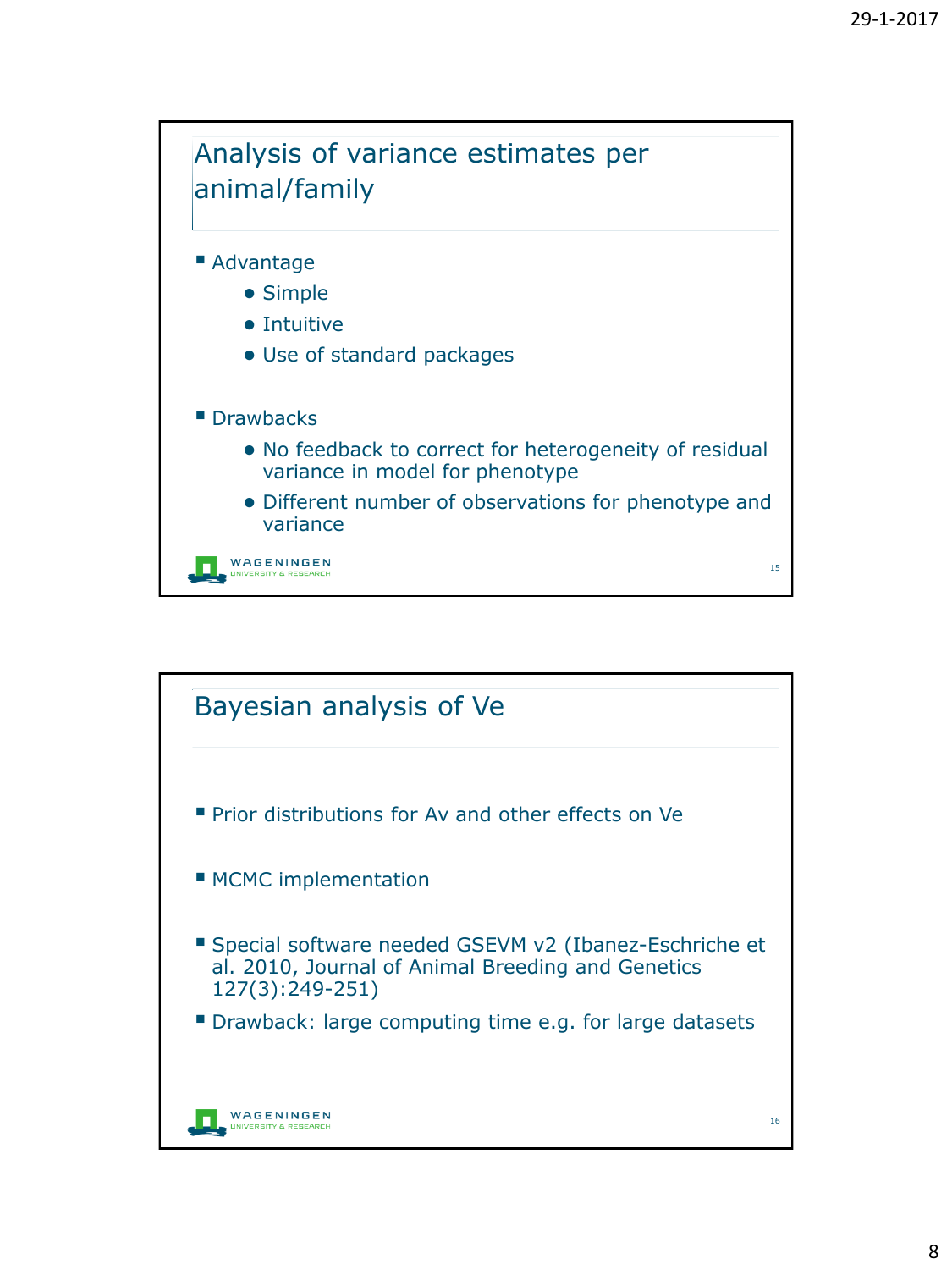## Comparison DHGLM and Bayesian method

Table 2. Estimates and 95 % confidence intervals of chosen parameters for pigs litter size data in Model III (first section) and Model IV (second section) used by Sorensen & Waagepetersen (2003). Results obtained by Sorensen & Waagepetersen (2003) (first row in each section), by Rönnegård et al. (2010) (second row) and using IRWLS (third row)

|                                                                                                                                                                                                                      | Mean model<br>Variances         |                                 | Residual variance model                |                                              |                                  |                                      |                        | $Cor$ $\rho$                  |
|----------------------------------------------------------------------------------------------------------------------------------------------------------------------------------------------------------------------|---------------------------------|---------------------------------|----------------------------------------|----------------------------------------------|----------------------------------|--------------------------------------|------------------------|-------------------------------|
|                                                                                                                                                                                                                      |                                 |                                 | Fixed effects*                         |                                              |                                  | Variances                            |                        |                               |
|                                                                                                                                                                                                                      | $\sigma^2$                      | $\sigma_n^2$                    | $\beta_{ab}$                           | $\beta_{d_m}$                                | $\beta_{d_{\text{max}}}$         | $\sigma_{a}^{2}$                     | $\sigma^2_{p_d}$       |                               |
| Sorensen & Waagepetersen (2003) III                                                                                                                                                                                  | 1.58                            | 0.60                            | $1 - 78$                               | $-0.16$                                      | 0.34                             | $0 - 11$                             |                        | $-0.57$                       |
| Rönnegård et al. (2010)                                                                                                                                                                                              | 1.13.2.00<br>1.35<br>0.99, 1.71 | 0.31.0.96<br>0.53<br>0.25, 0.81 | 1.65, 1.90<br>$1 - 73$<br>$1-61, 1-85$ | $-0.24, -0.09$<br>$-0.17$<br>$-0.23, -0.11$  | 0.25, 0.43<br>0.32<br>0.26, 0.39 | 0.08, 0.15<br>$0-13$<br>$0-09, 0-16$ |                        | $-0.72 - 0.41$                |
| <b>IRWLS</b>                                                                                                                                                                                                         | 1.61<br>$-24 - 97$              | 0.34<br>0.08, 0.61              | $1 - 70$<br>1.57, 1.82                 | $-0.17$<br>$-0.23, -0.11$                    | 0.32<br>0.26, 0.39               | $0-18$<br>$0 + 0.22$                 |                        | $-0.49$<br>0.63<br>$-0.36$    |
| Sorensen & Waagepetersen (2003) IV                                                                                                                                                                                   | 1.62<br>$1-20.2-05$             | 0.60<br>0.30, 0.92              | $1 - 77$<br>$1-65, 1-89$               | $-0.17$<br>$-0.25, -0.09$                    | 0.35<br>0.26, 0.44               | $0 - 09$<br>0.06, 0.13               | 0.06<br>0.05, 0.09     | $-0.62$<br>$-0.80, -0.43$     |
| Rönnegård et al. (2010)                                                                                                                                                                                              | 1.35<br>1.00, 1.70              | 0.44<br>0.17, 0.71              | $1 - 72$<br>$1-62, 1-83$               | $-0.17$<br>$-0.23, -0.11$                    | 0.32<br>0.26, 0.39               | $0 - 09$<br>0.05, 0.14               | 0.06<br>0.02, 0.11     |                               |
| <b>IRWLS</b>                                                                                                                                                                                                         | 1.61<br>1.25, 1.96              | 0.28<br>0.02, 0.54              | $1 - 69$<br>$1-57, 1-81$               | $-0.17$<br>$-0.23, -0.11$                    | 0.32<br>0.26, 0.39               | $0-15$<br>$0-10, 0-20$               | $0 - 05$<br>0.00, 0.09 | $-0.52$<br>$-0.66, -$<br>0.37 |
| $*_{\beta_{d0}}$ is the intercept term in the model for the residual variance, $\beta_{d-}$ is the fixed effect for insemination and $\beta_{d-}$ is the fixed effect for the difference in first and second parity. |                                 |                                 |                                        |                                              |                                  |                                      |                        |                               |
|                                                                                                                                                                                                                      |                                 |                                 |                                        |                                              |                                  |                                      |                        |                               |
|                                                                                                                                                                                                                      |                                 |                                 |                                        |                                              |                                  |                                      |                        |                               |
| Parameters in the same direction, but not equal                                                                                                                                                                      |                                 |                                 |                                        |                                              |                                  |                                      |                        |                               |
| Relative small data set $\sim$ 10,000 litter size observations from                                                                                                                                                  |                                 |                                 |                                        |                                              |                                  |                                      |                        |                               |
| $\sim$ 4100 sows                                                                                                                                                                                                     |                                 |                                 |                                        |                                              |                                  |                                      |                        |                               |
| WAGENINGEN<br><b>JNIVERSITY &amp; RESEARCH</b>                                                                                                                                                                       |                                 |                                 |                                        | Felleki et al. 2012; Genet. Res. 94:307-317. |                                  |                                      |                        | 17                            |

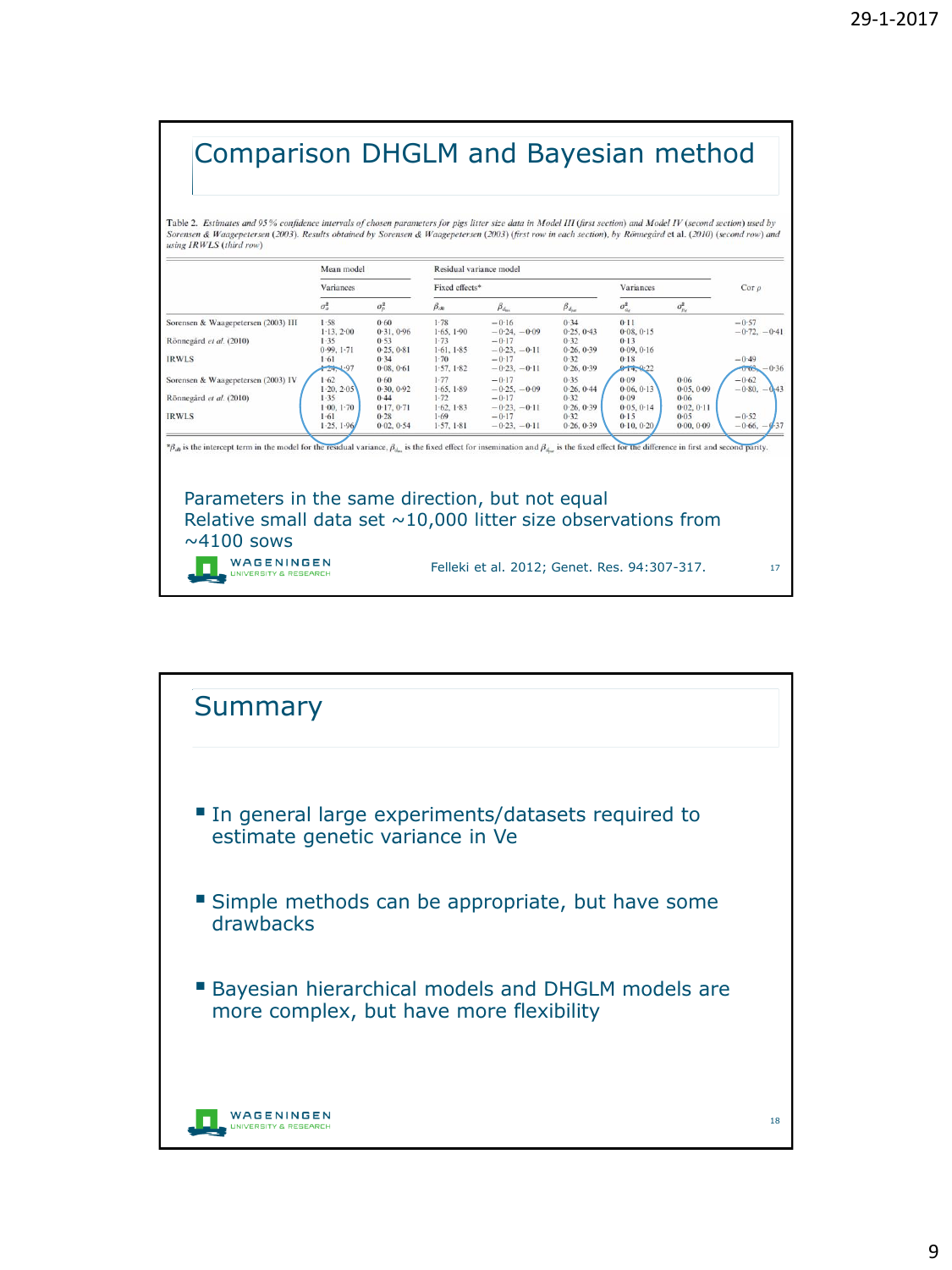

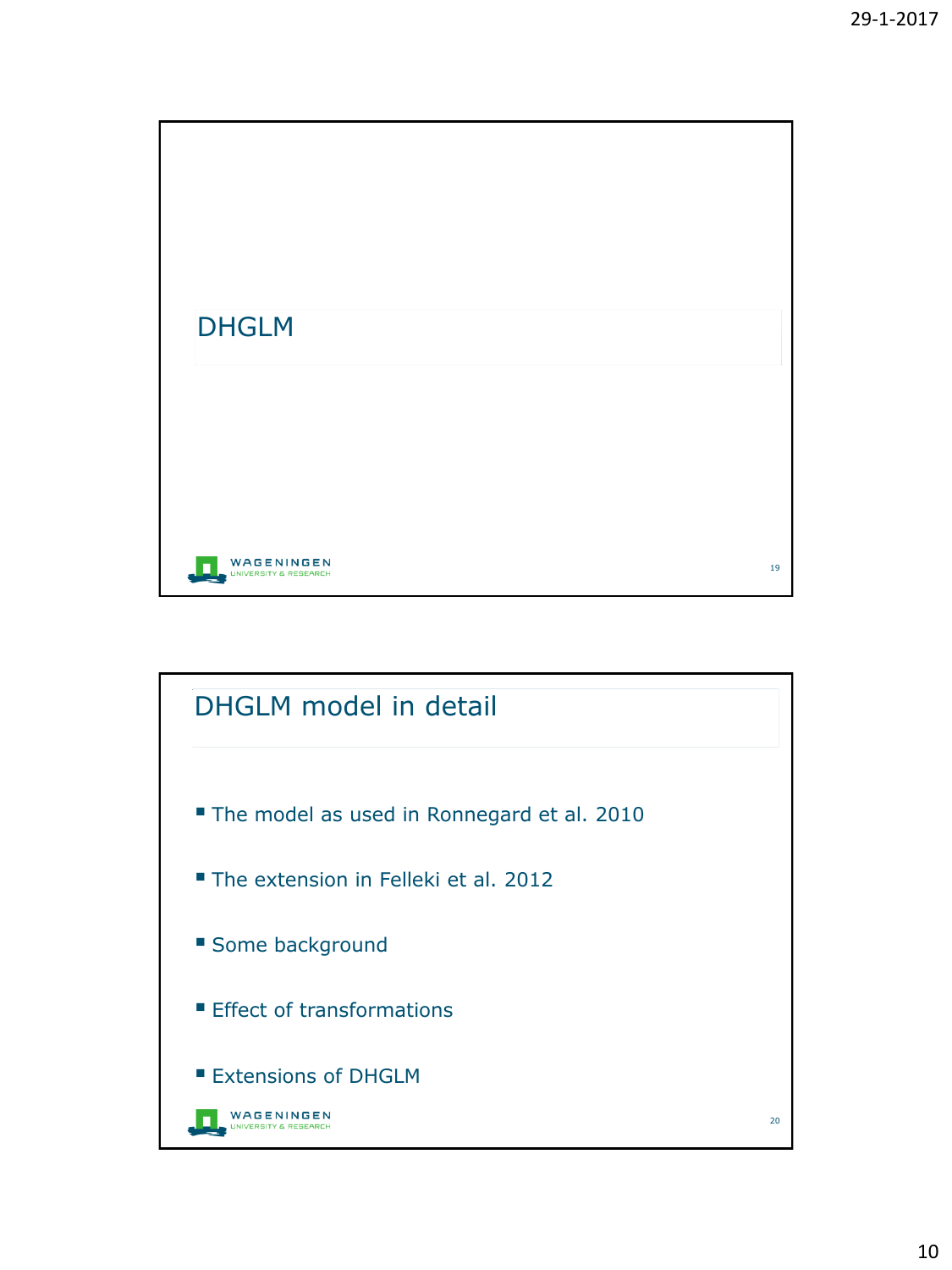

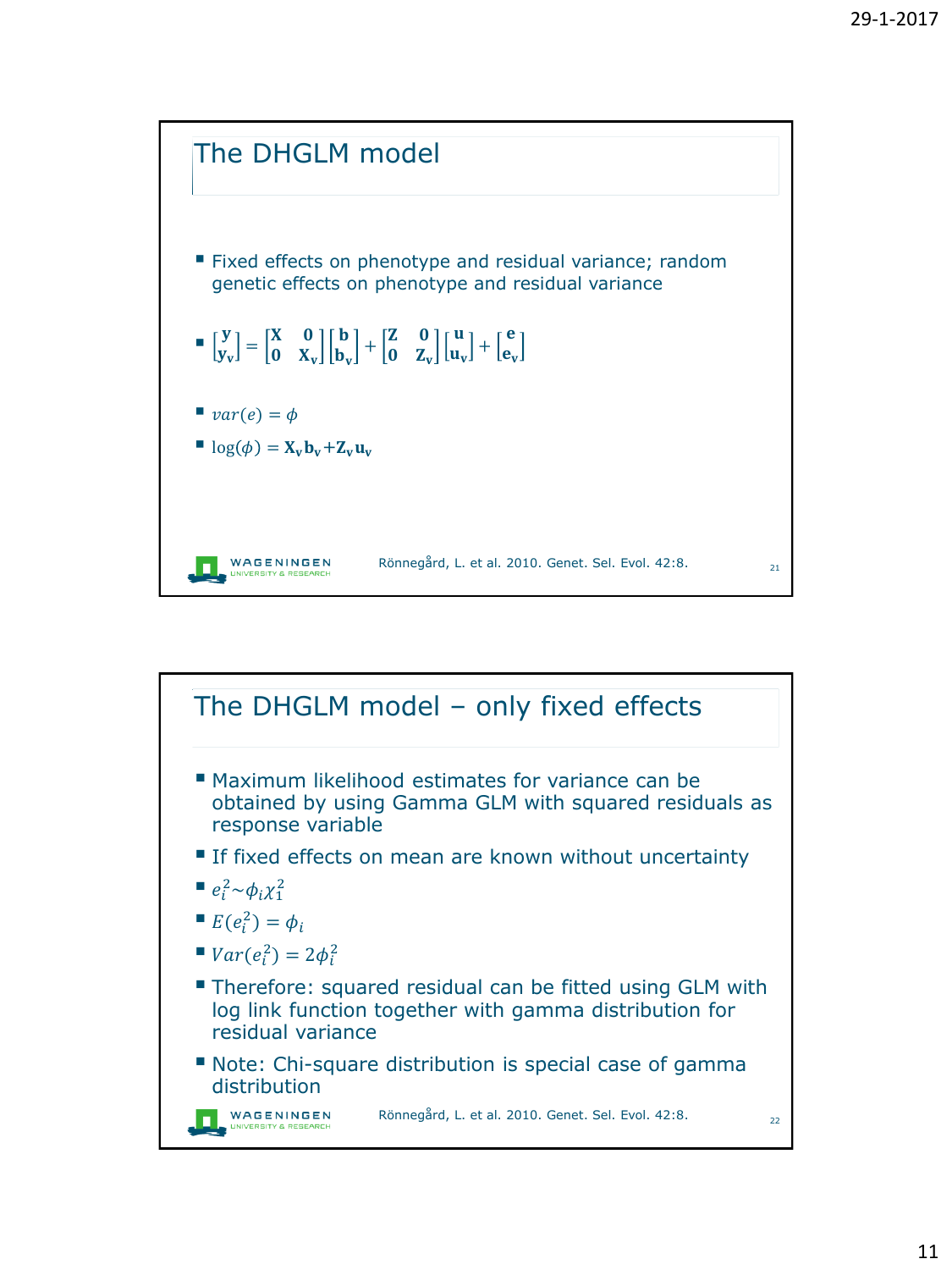

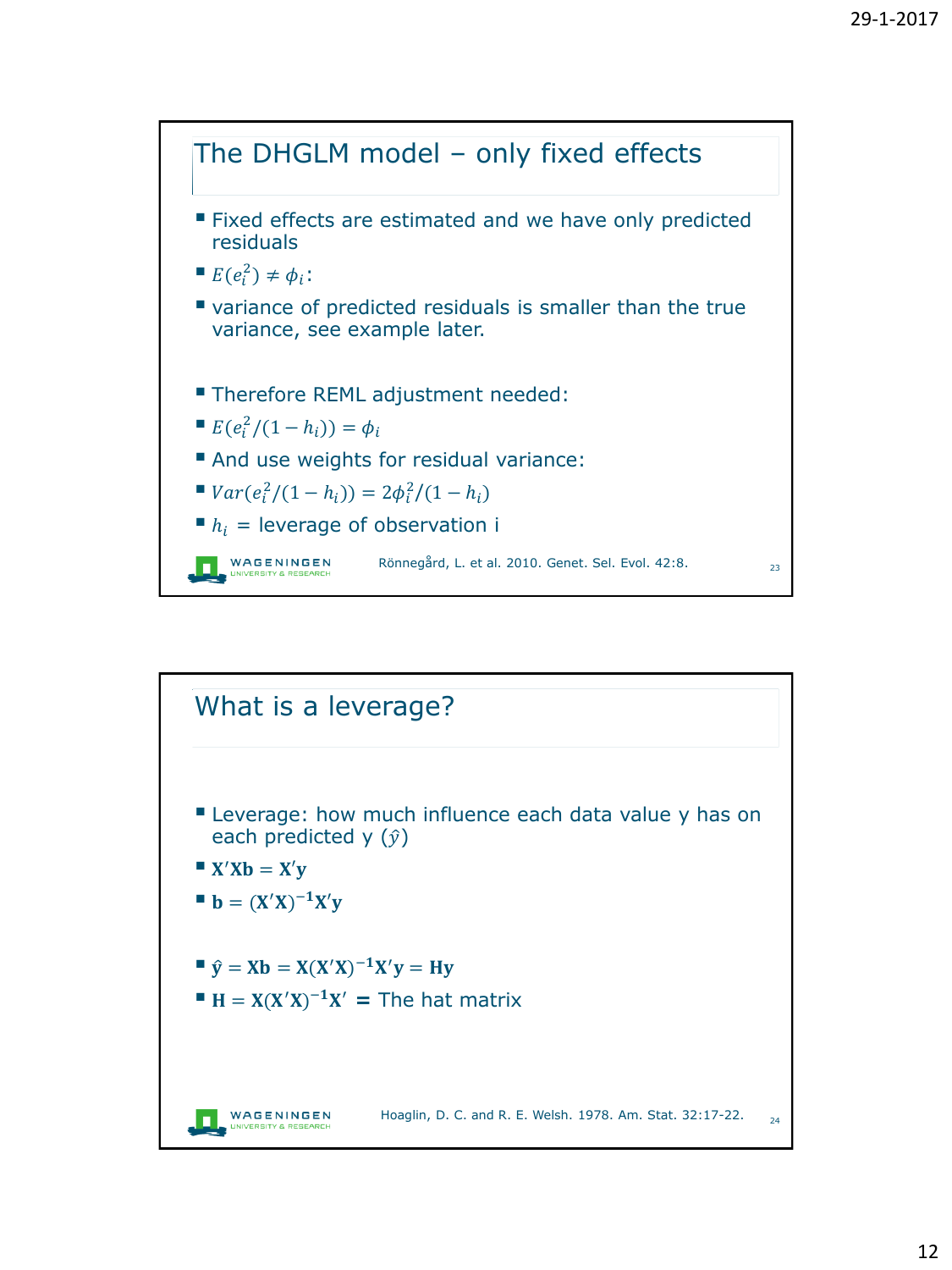

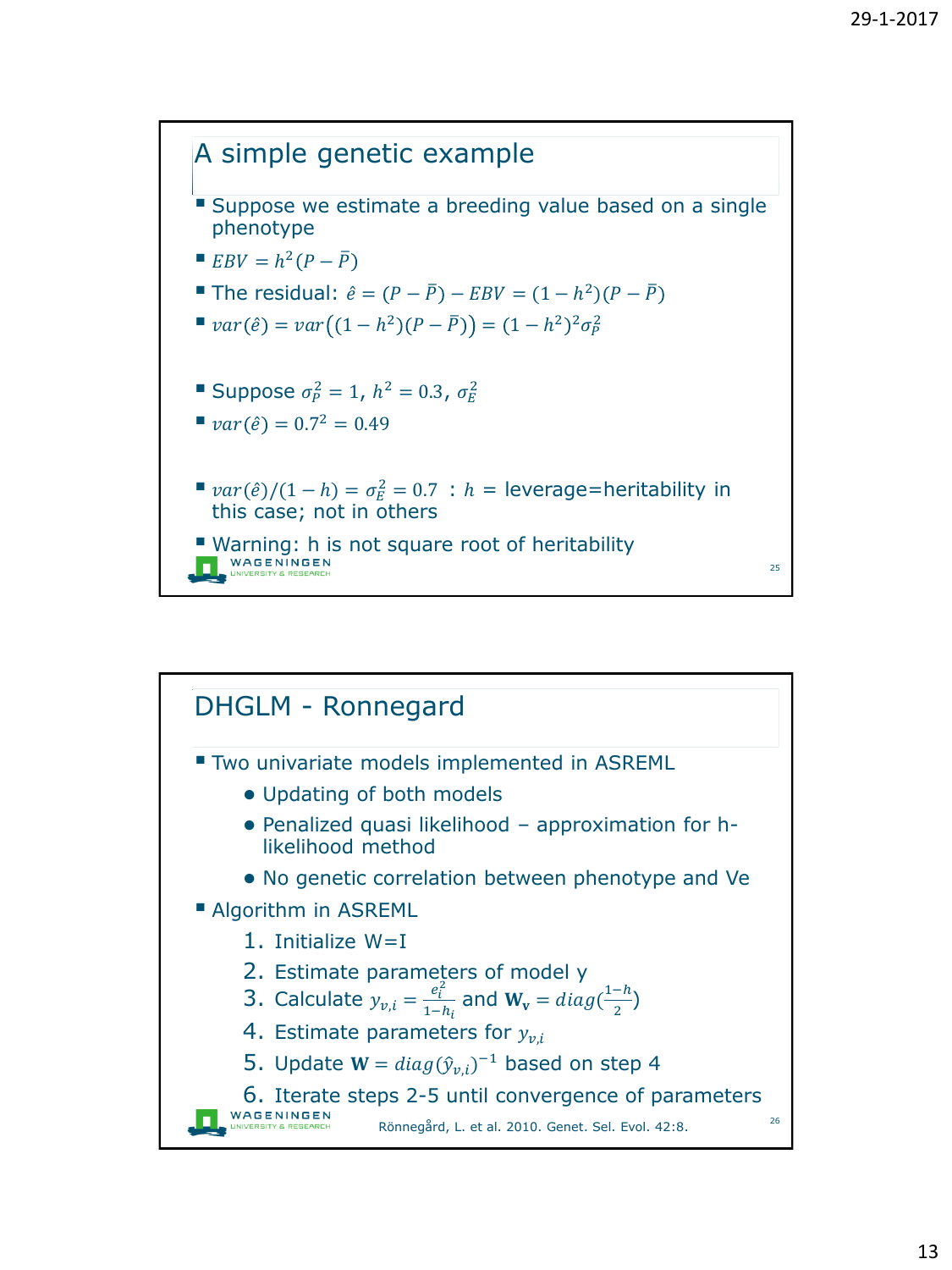

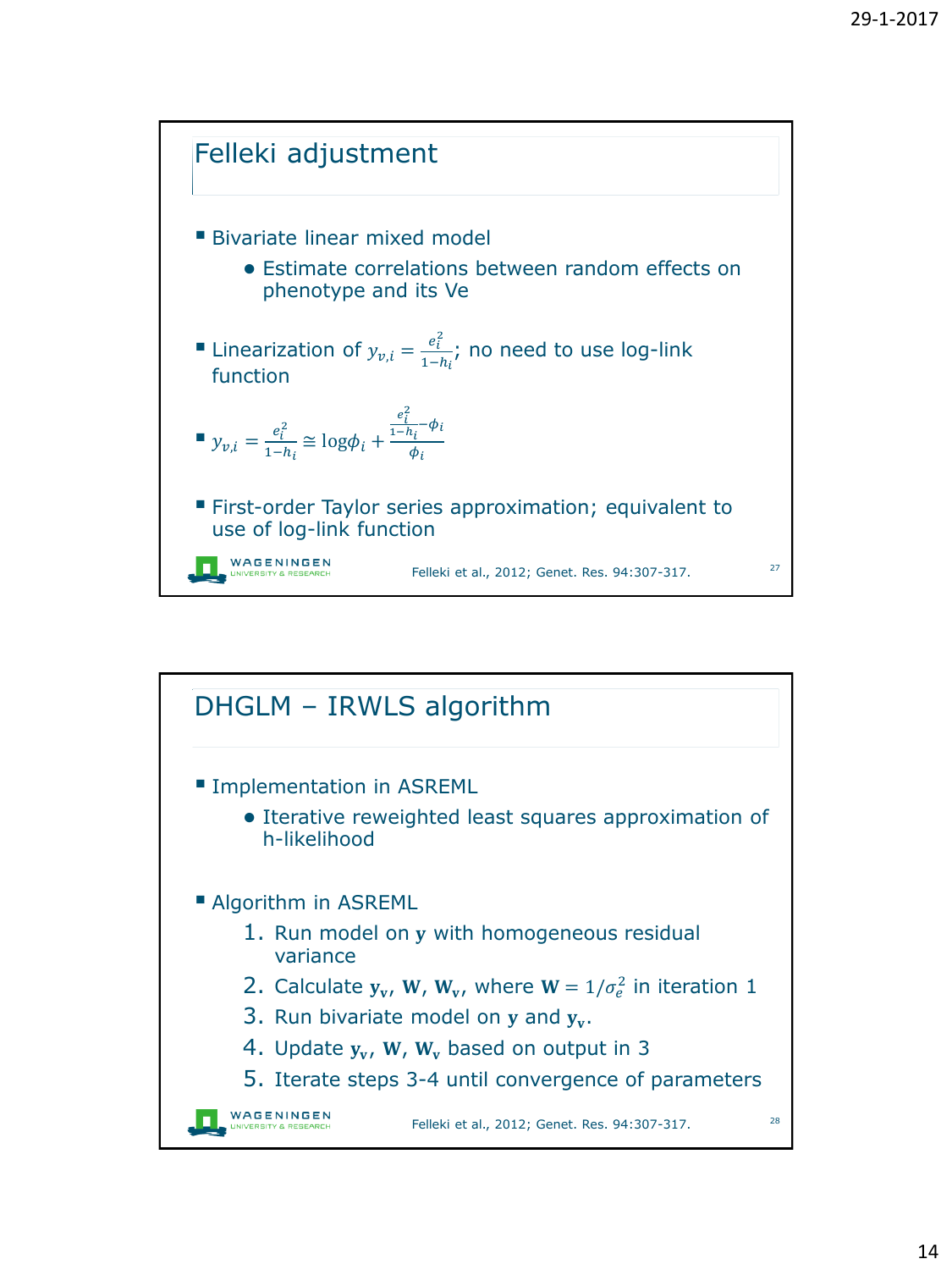

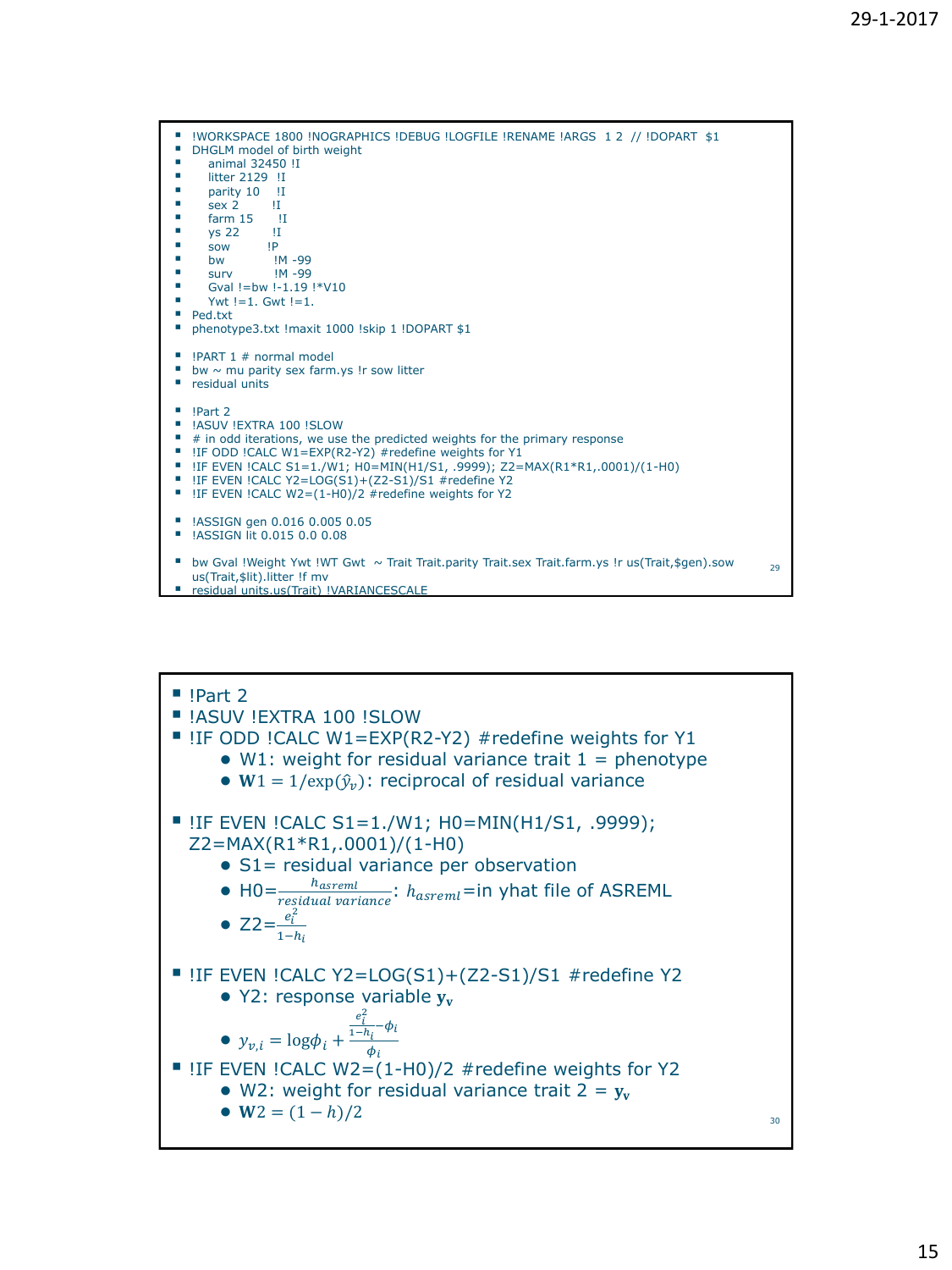

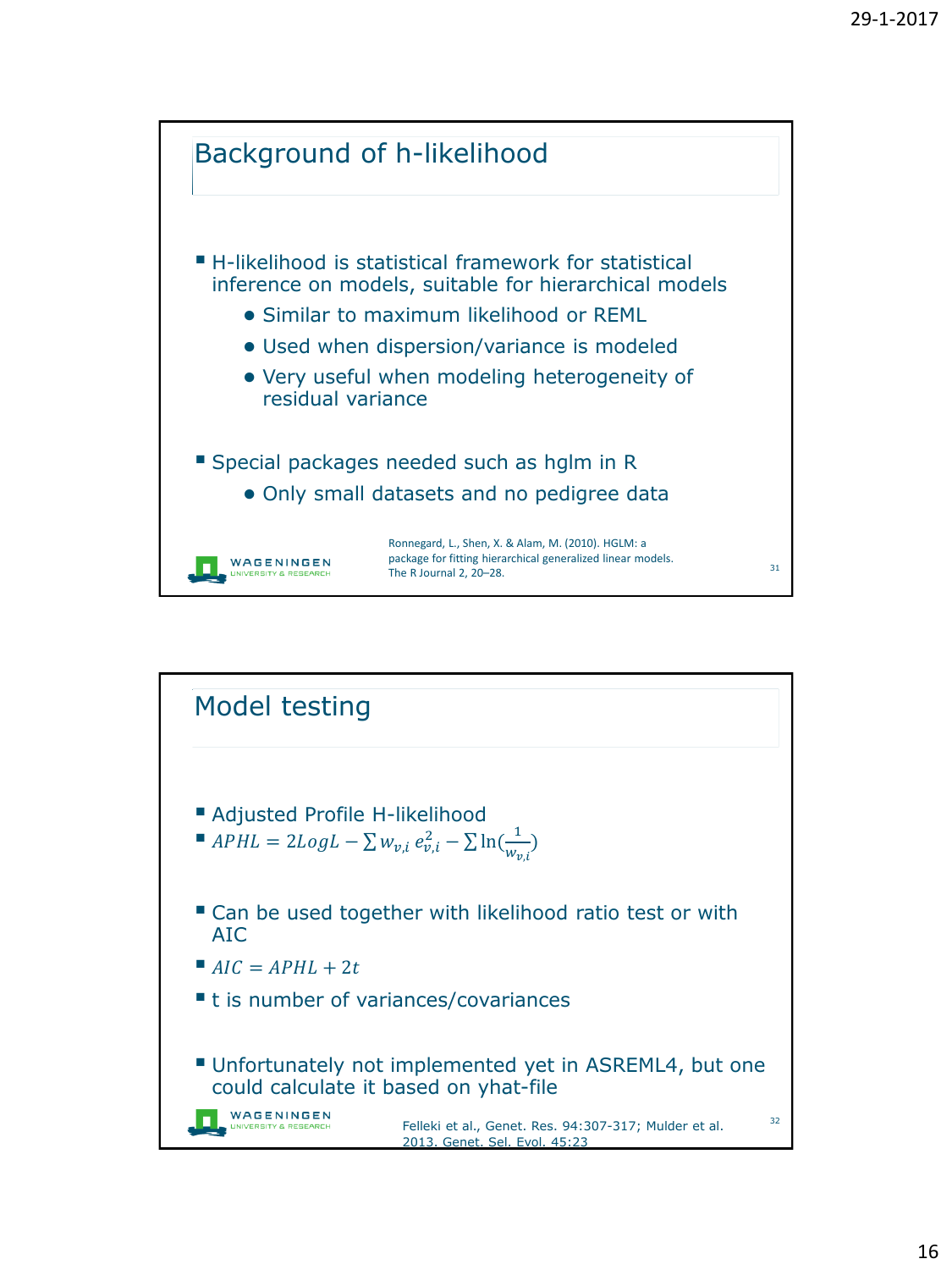## Bias in estimated variance components with animal models and single observations per animal

## Using animal model with single observations per animal give biased variance components

|                                               | Table 2 Variance components of the classical linear mean animal model and two double hierarchical generalized linear |
|-----------------------------------------------|----------------------------------------------------------------------------------------------------------------------|
| models DHGLM1 and DHGLM2 (untransformed data) |                                                                                                                      |

| Sub-model          | Variance component                                               | <b>Classical</b>                               | DHGLM1            | DHGLM2            |
|--------------------|------------------------------------------------------------------|------------------------------------------------|-------------------|-------------------|
| Mean               | Sire-dam                                                         | $\overline{\phantom{a}}$                       |                   | $0.071 \pm 0.010$ |
|                    | Genetic <sup>1</sup>                                             | $0.303 \pm 0.041$                              | $0.099 \pm 0.023$ | $0.283 \pm 0.039$ |
| Common environment |                                                                  | $0.013 + 0.008$                                | $0.063 + 0.010$   | $0.016 \pm 0.008$ |
|                    | Residual                                                         | $0.521 \pm 0.022$                              |                   |                   |
|                    | Heritability                                                     | $0.362 \pm 0.043$                              | ٠                 | $\sim$            |
| Variance           | Sire-dam                                                         |                                                | $0.051 \pm 0.008$ | $0.043 \pm 0.008$ |
|                    | Genetic <sup>1</sup>                                             | $\overline{a}$                                 | $0.204 \pm 0.033$ | $0.174 \pm 0.031$ |
|                    | <sup>1</sup> Genetic variance is defined as 4*sire-dam variance. |                                                |                   |                   |
|                    | WAGENINGEN<br><b>UNIVERSITY &amp; RESEARCH</b>                   | Sonesson et al. 2013. Genet. Sel. Evol. 45:41. |                   | 33                |

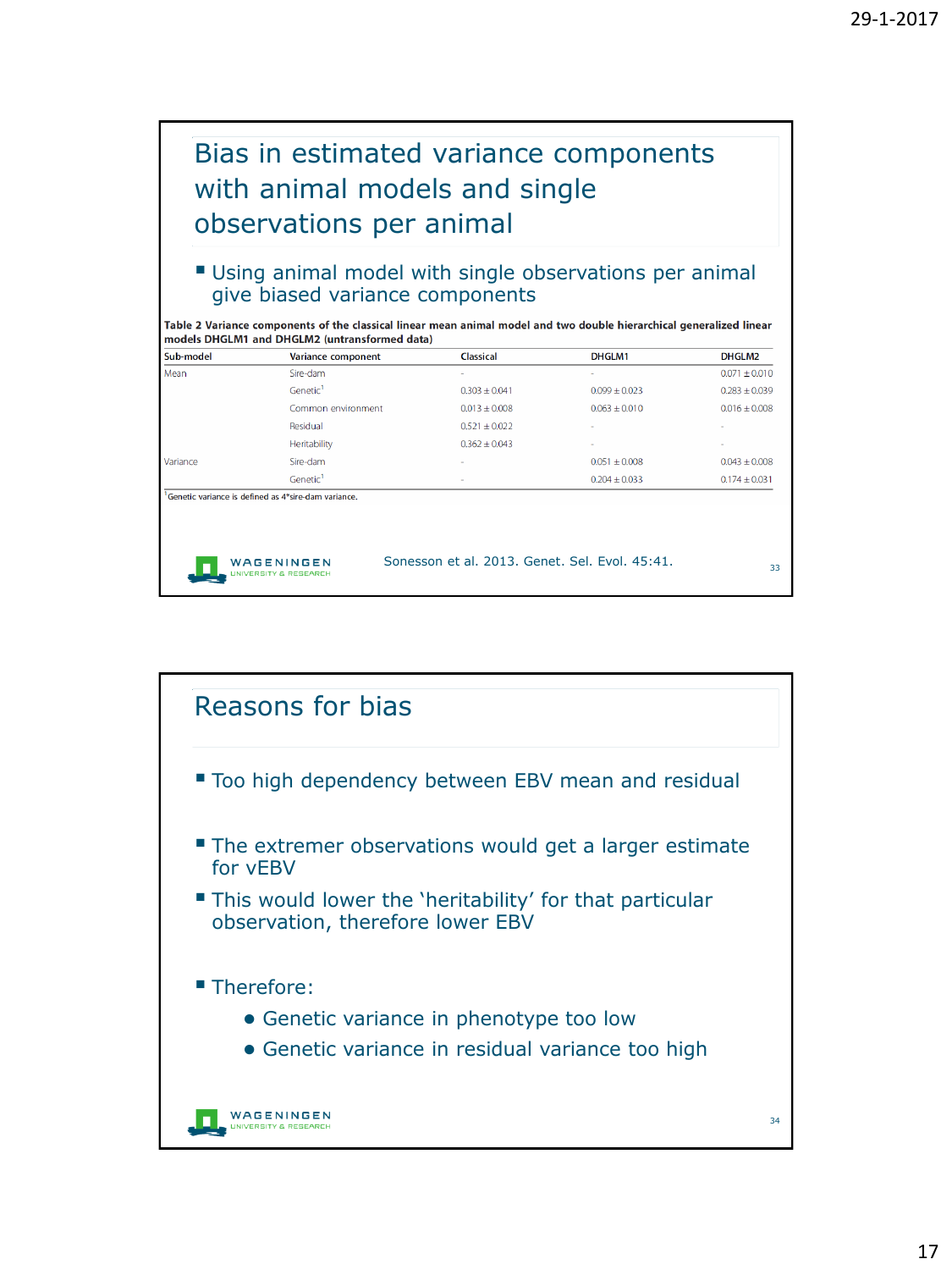

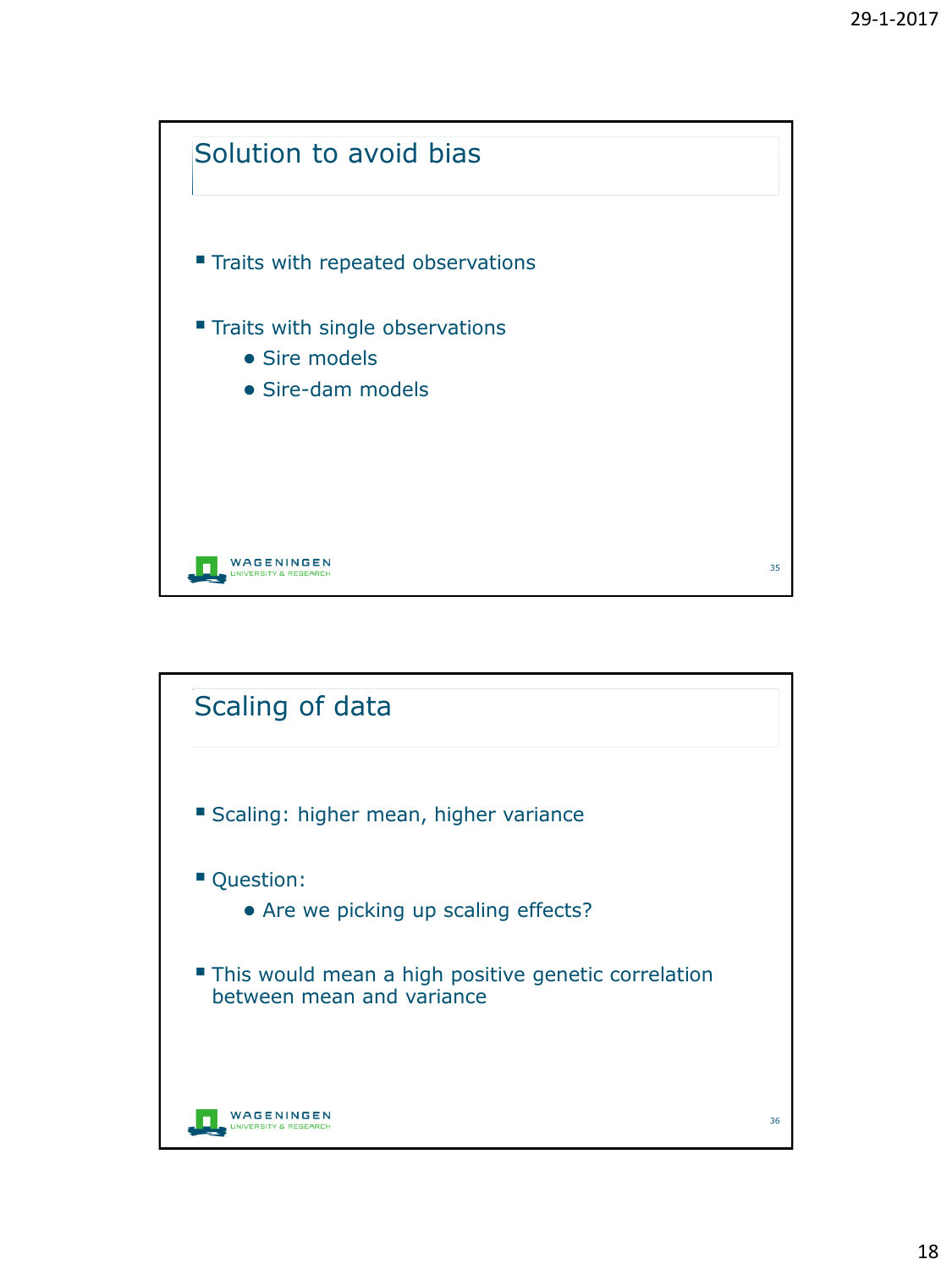

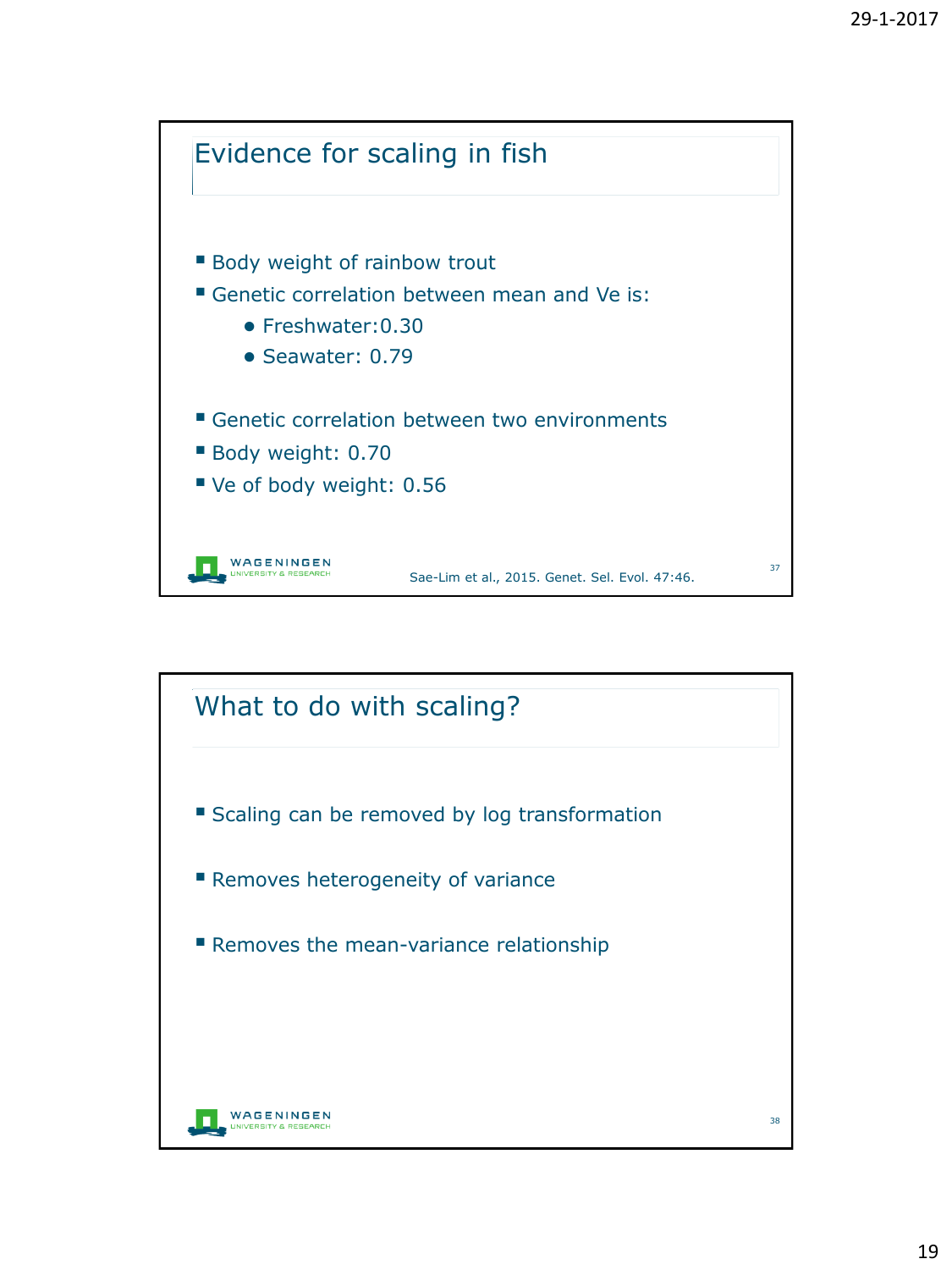

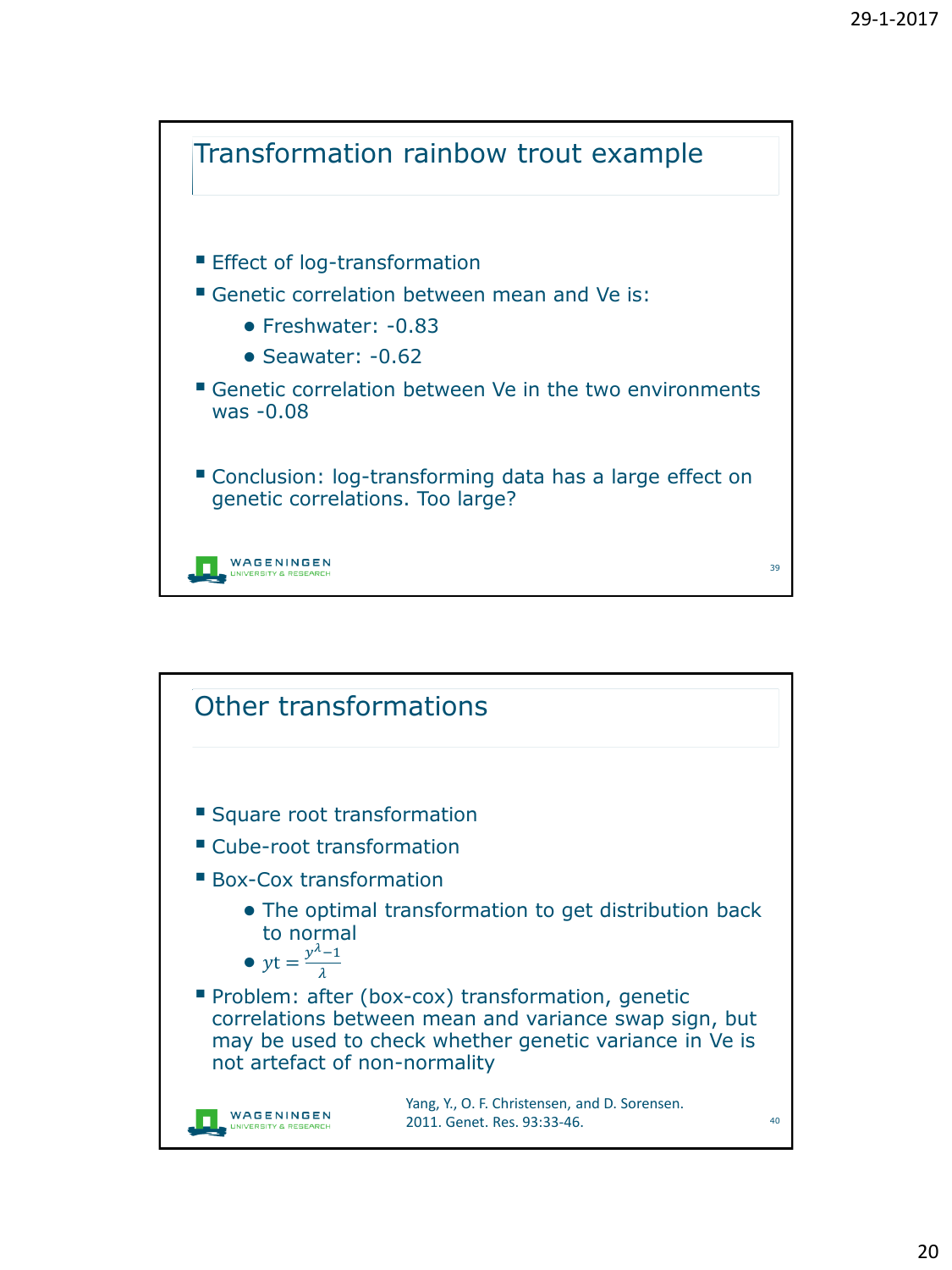